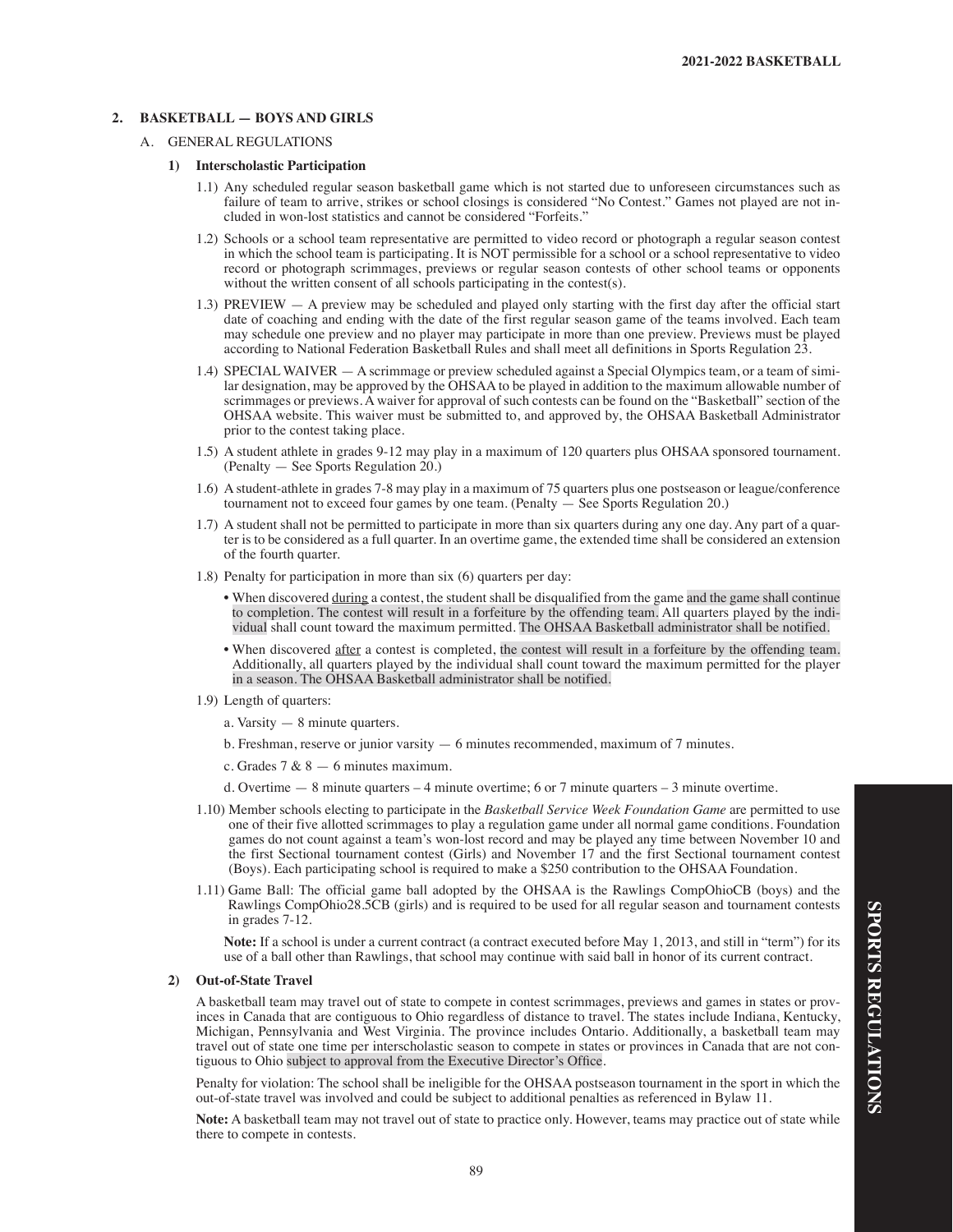# **3) Ejection for Unsporting Conduct**

See *Ejection Policies for Players and Coaches* under Sections 13 and 14 of the General Sports Regulations.

#### **4) Transfer Bylaw**

Due to the many questions regarding this bylaw and its application to students wishing to play basketball please go to this link http://www.ohsaa.org/Eligibility/Transfer to assist in understanding this bylaw. Note that students who transfer and do not meet an exception to this bylaw are ineligible for all varsity regular season contests and including the OHSAA tournament beginning with varsity regular season game #12.

#### **5) Non-Interscholastic Participation**

5.1) Basketball Players Who Have Not Competed for Their School This Season:A sports regulation identified as the Individual Non-Interscholastic Competition Date stipulates that a basketball athlete who has not participated for the school team in basketball that season must cease non-interscholastic basketball participation by the first allowable competition date in basketball in order to be eligible for OHSAA Tournament competition provided all other applicable bylaws and regulations have been followed.

In addition, an athlete who has participated for the school in basketball who violates this non-interscholastic competition date by participating in a non-interscholastic contest in basketball shall be ineligible for OHSAA tournament competition in basketball in addition to any other penalties that may be prescribed.

Girls: November 19, 2021 – No non-interscholastic competition permitted on or after this date

Boys: November 24, 2021 – No non-interscholastic competition permitted on or after this date

- 5.2) A member of an interscholastic basketball squad (any student who has played in a scrimmage, preview or regular season/tournament game as a substitute or starter) sponsored by the Board of Education shall not participate in a non-interscholastic program (tryouts, practice or contest) as an individual or a member of a team in the sport of basketball during the school's season (Sports Regulation 7.2).
- 5.3) A member of an interscholastic basketball squad (any student who has played in a scrimmage, preview or regular season/tournament game as a substitute or starter) sponsored by the Board of Education may participate in non-interscholastic basketball prior to and after the school season under the conditions of General Sports Regulation 7.3 and 7.5 and are detailed as follows:
	- 5.31) The number of interscholastic basketball players from the same school on the non-interscholastic squad is limited to two on the roster of that non-interscholastic squad. A roster is defined as all the members of the entire squad on that non-interscholastic squad that would practice together or participate together in any non-interscholastic event. "Rotating players" that would exceed this number (2) is not permitted and use of any "substitute players" on a non-interscholastic roster would be counted as one of the 2 players permitted on the non-interscholastic roster.

 **Note:** Graduating seniors who are participating on a non-interscholastic basketball squad after their final interscholastic contest of the season in the sport of basketball are exempt from this limitation.

- 5.32) There is no limit on the number of basketball squad members from the same school participating on the same team during the period June 1-July 31 in accordance with General Sports Regulation 7.3.
- 5.33) A player may continue to play with a non-interscholastic squad in a national qualifying tournament in excess of the two player limitation after July 31 until the squad is eliminated but no later than Labor Day.
- 5.34) Non-interscholastic participation includes tryouts, training, practice and competition.
- 5.4) A student may not play in a non-interscholastic basketball contest, game or scrimmage while a member of the school basketball squad. Non-interscholastic programs are defined in their entirety in General Sports Regulation 7.1 and "team membership" is also defined in General Sports Regulation 7.1.
- 5.5) Participation in "3 on 3" tournaments (such as but not limited to "Gus Macker" tournaments) must follow the 50% rule, limiting the team to two players from the same school program. Rotating players throughout the tournament to exceed the 50% rule is not permitted.
- 5.6) All-Star Games "All-Star" events are non-interscholastic events by rule. Student-athletes in team sports who wish to participate in one of these "all-star" competitions outside the school basketball season may do so without jeopardy to eligibility provided the students maintain compliance with General Sports Regulations 7.3 and 7.6 that address Non-School Team Competition.

 The purpose of this special "All-Star" regulation is to provide an opportunity for the interscholastic team sport coach to coach players from his or her school. Coaches are permitted to coach in "All-Star" contests if they meet all the provisions of General Sports Regulation 7.6.

Participation during the no-contact period for coaches is permitted.

# **6) Instructional Programs**

See *Regulations for Instructional Programs* under Section 7 of the General Sports Regulations.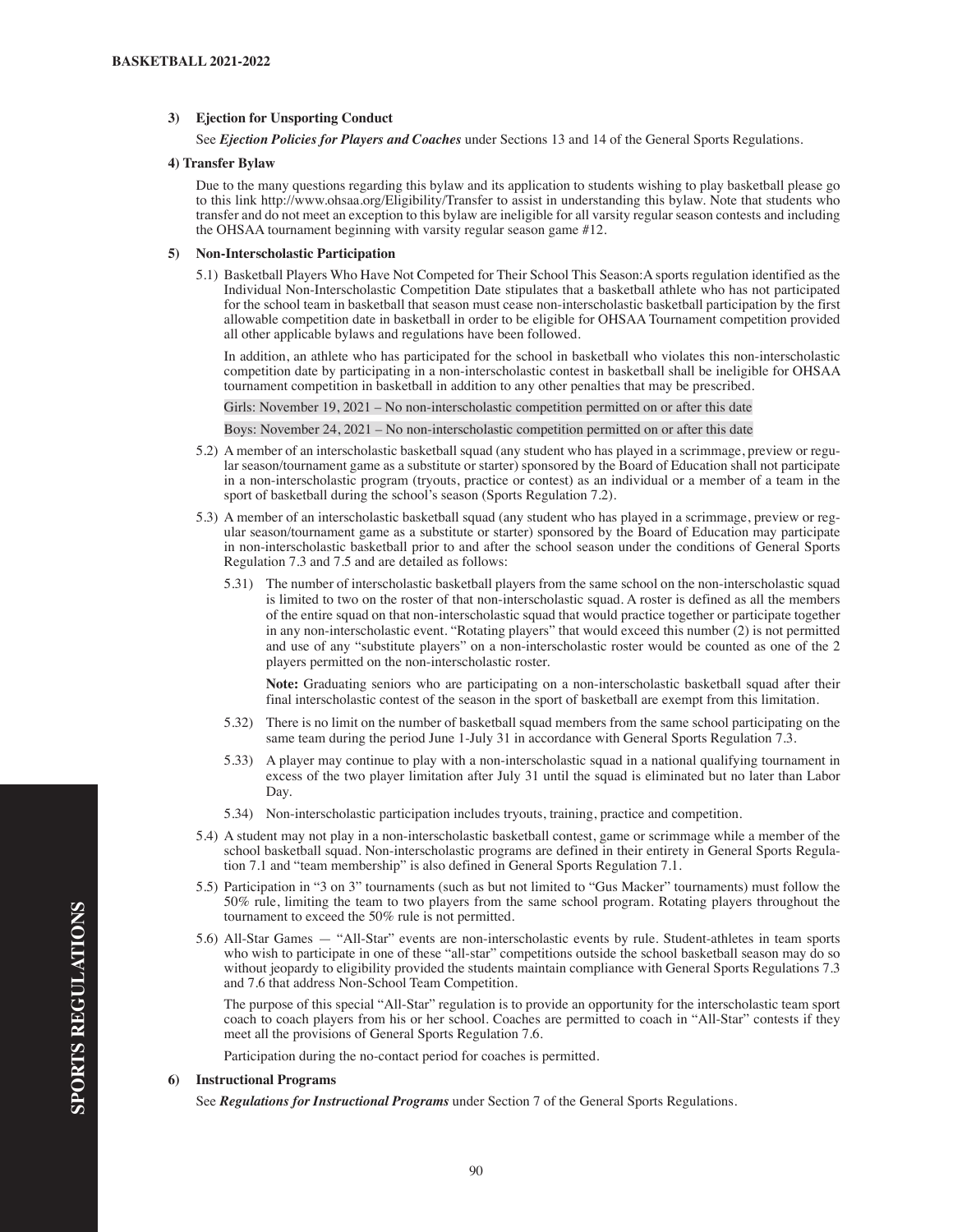## **7) No Contact Period — Coaches**

See *Regulations for No Contact Period — Coaches* under Section 11 of the General Sports Regulations.

## **8) Penalties**

- 8.1) The maximum penalty for violation of Sports Regulation 7.2 (participation with a non-interscholastic basketball squad while a member of the school's interscholastic basketball squad) or any OHSAA regulations for any member of the school squad, EXCEPT a senior, is ineligibility for the remainder of the interscholastic basketball season or the ensuing basketball season. For a senior, the maximum penalty shall be ineligibility for the remainder of the school year.
- 8.2) The penalty for a coach for violation of Sports Regulation 7 (non-interscholastic teams) may include suspension, probation, public censure, fine not to exceed \$1,000 per occurrence or such other penalty as the Executive Director may deem appropriate.
- B. SPECIFIC REGULATIONS GRADES 9-12
	- **1) Tryouts, coaching, instruction may begin Girls: October 22, 2021 Boys: October 29, 2021**
	- **2) First game Girls: November 19, 2021 Boys: November 24, 2021**
	- **3) Deadline date for OHSAA Tournament Girls: January 24, 2022 Boys: January 31, 2022**
	- **4) Tournament draw/seeding meeting Girls: January 30, 2022, 2:00 p.m. Boys: February 6, 2022, 2:00 p.m.**
	- **5) Coaching and Regular Season end— Girls: January 30, 2022 Boys: February 6, 2022**
	- **6) Scrimmage or Previews — Maximum of five scrimmages plus one preview. (Note: An approved OHSAA Foundation Game may replace one scrimmage).**
	- **7) Regular season games Maximum of 22 games.**
	- **8) Rules National Federation Basketball (NFHS).**
	- 9) Officials:
		- 9.1) Varsity Class 1 Basketball Only. In the event only one OHSAA registered basketball official arrives to officiate the game, the game may be played provided the participating coaches agree.
		- 9.2) Reserve/Junior Varsity Class 1 or Class 2 Basketball Only. In the event only one OHSAA registered basketball official arrives to officiate the game, the game may be played provided the participating coaches agree.
		- 9.3) Freshman Minimum of one OHSAA Class 1, Class 2 or Class 3 basketball official required. All other officials are required to be OHSAA Class 1, 2 or 3 or basketball official in training.

# C. SPECIFIC REGULATIONS — GRADES 7 & 8

- **1) Tryouts, coaching and instruction may begin Girls: October 22, 2021 Boys: October 29, 2021**
- **2) First game Girls: November 19, 2021 Boys: November 24, 2021**
- **3) Coaching and Season end Girls: February 19, 2022 Boys: February 26, 2022**
- **4) Scrimmages or Previews Maximum of two scrimmages plus one preview.**
- **5) Regular season games Maximum of 16 games.**
- **6) Postseason games 1 league/conference tournament or 1 postseason tournament not to exceed 4 game-Maximum of two (2) contests can be played in one calendar day.**
- **7) Rules National Federation Basketball (NFHS).**
- **8) Basketball The approved ball shall have a circumference minimum of 28 1/2 inches to a maximum of 29 inches for 7th & 8th grade competition.**
- 9) Officials One OHSAA Class 1, Class 2 or Class 3 basketball official required. All other officials required **to be an OHSAA Class 1, 2 or 3 or basketball official in training.**